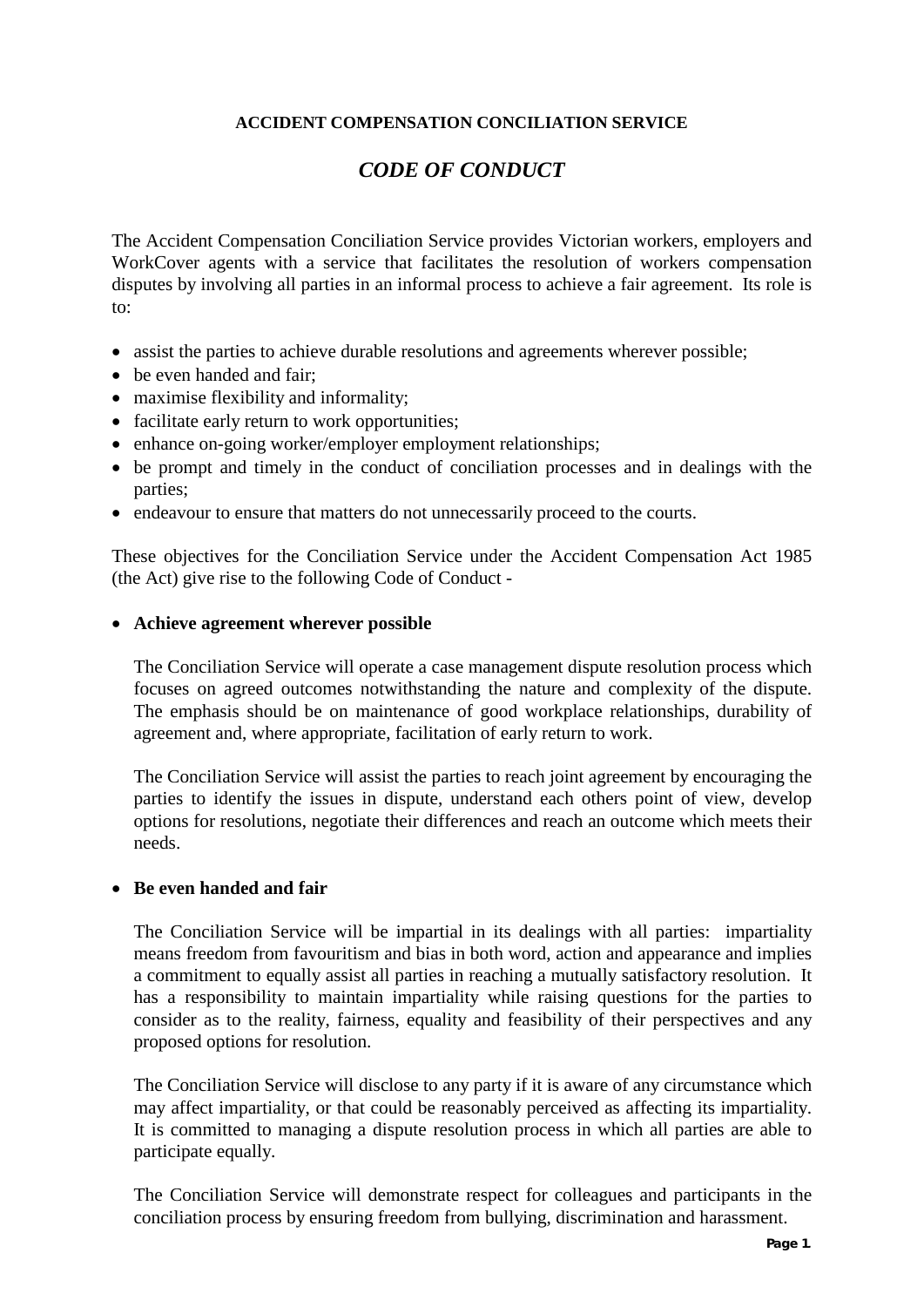The Conciliation Service is an independent statutory body. Conciliation Officers are engaged by the Conciliation Service and are independent of all parties. In the performance of their duties, the independence of Conciliation Officers is further guaranteed by protection and immunity provisions contained in the legislation.

# • **Exchange of information and confidentiality**

The Conciliation Service conducts a productive process which requires parties to actively participate in the proceedings and to exchange all information relevant to the dispute. A Conciliation Officer has a discretion about the dissemination of information and documentation depending on the circumstances of the case. In exercising this discretion, a Conciliation Officer will be mindful to balance the needs of the parties, the objective of resolving the dispute and the confidentiality provisions required by legislation and the Ministerial Guidelines.

# • **Manage conciliation processes promptly and maximise informality**

The Conciliation Service will deal directly with all parties and encourage discussions between the parties wherever possible to resolve the dispute. Explanations of the processes and the medical and legal issues involved will be in simple language. Commonsense solutions will be actively sought. Outcomes will be recorded in a clear and accurate way.

The Conciliation Service will identify at the earliest stage opportunities for resolution. It will seek the most efficient and effective dispute resolution process options that meet party needs. Flexible arrangements for assisting the parties to resolve the dispute will be attempted, including on-site conferences.

All parties will have accessible information about the conciliation process including their rights and responsibilities in assisting the process.

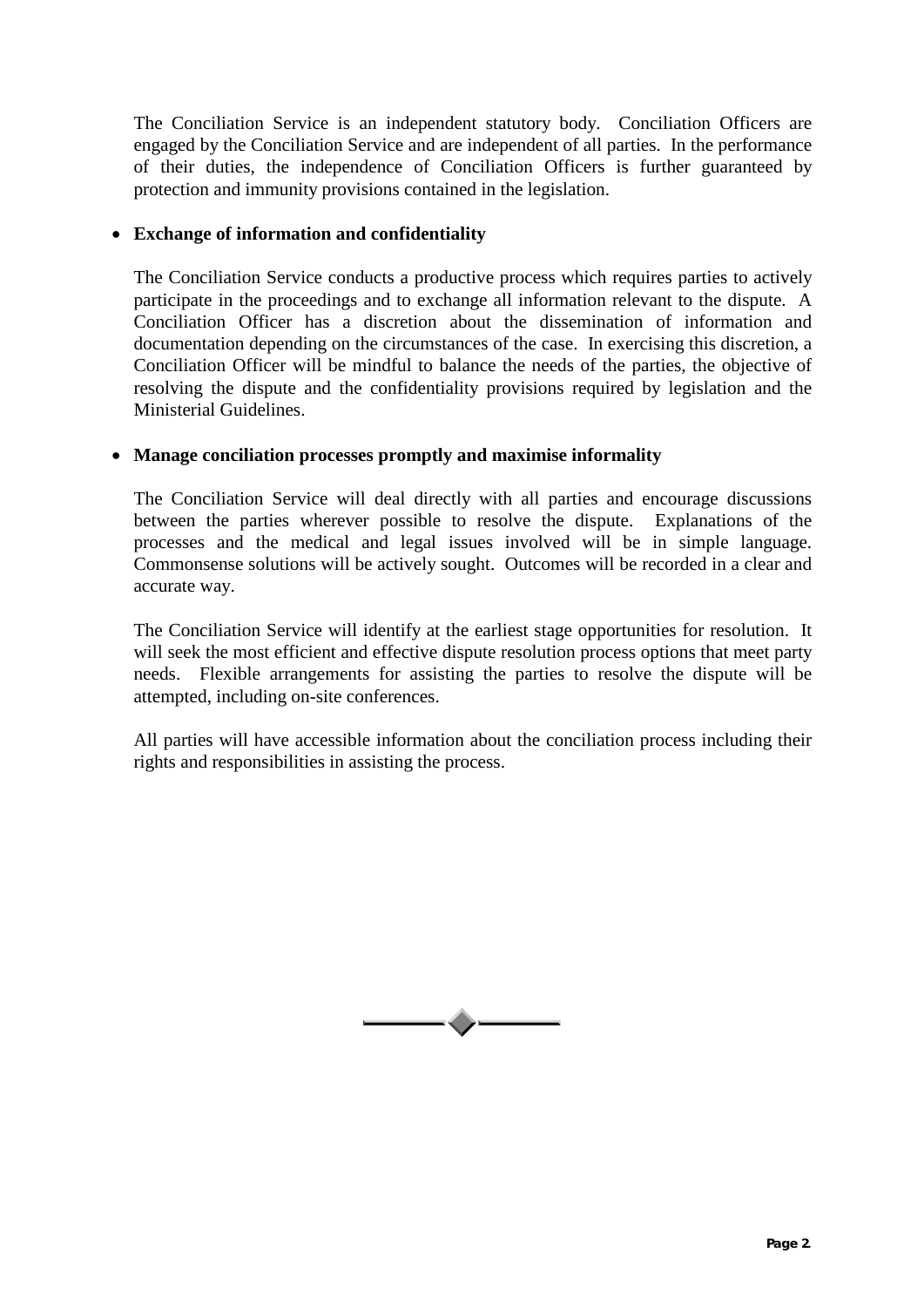## **ACCIDENT COMPENSATION CONCILIATION SERVICE**

# *PROTOCOLS*

## *Introduction*

The following *procedural protocols* detail the manner in which the Conciliation Service Code of Conduct is given effect.

## *Public Information*

The Conciliation Service is committed to the provision of accessible information to all parties. A multi-lingual brochure is attached to all adverse notices from WorkCover agents informing the worker of the telephone *Hotline*. The *Hotline* gives information about the conciliation process.

A conciliation conference *DVD* (subtitled into 3 languages) and brochure (9 languages) is made available to all parties.

# *Receipt of Conciliation Referrals*

A *Request for Conciliation* form must be lodged with the Conciliation Service within 60 days of the worker receiving the *Notice* of the decision of the WorkCover agent or self-insurer. The Senior Conciliation Officer may allow an extension of time for lodging a Request, or a Request to be lodged out of time, if the particular circumstances are considered appropriate. Reasons for a late lodgement must be provided.

The Conciliation Service will provide written acknowledgement of the request to all parties, including any assistants or representatives involved. A copy of the request is also provided to the employer and the WorkCover agent or self-insurer. The WorkCover agent or self-insurer is required to provide all information relevant to the case to the Conciliation Service within 48 hours.

For the majority of cases, once the request has been assigned to a Conciliation Officer, a conciliation conference is scheduled to take place within about 4 weeks, and the parties advised in writing. The worker and employer will also be advised of the type of information required that would assist resolution of the dispute. The direct telephone number of the Conciliation Officer is included in this advice, giving an opportunity for any party to make direct contact with the Conciliation Officer prior to the conference.

The Conciliation Officer or his or her assistant may also contact the parties to clarify the issues in dispute. Discussion at this stage may lead to early resolution of the dispute. An Outcome Certificate is issued once a case is finalised.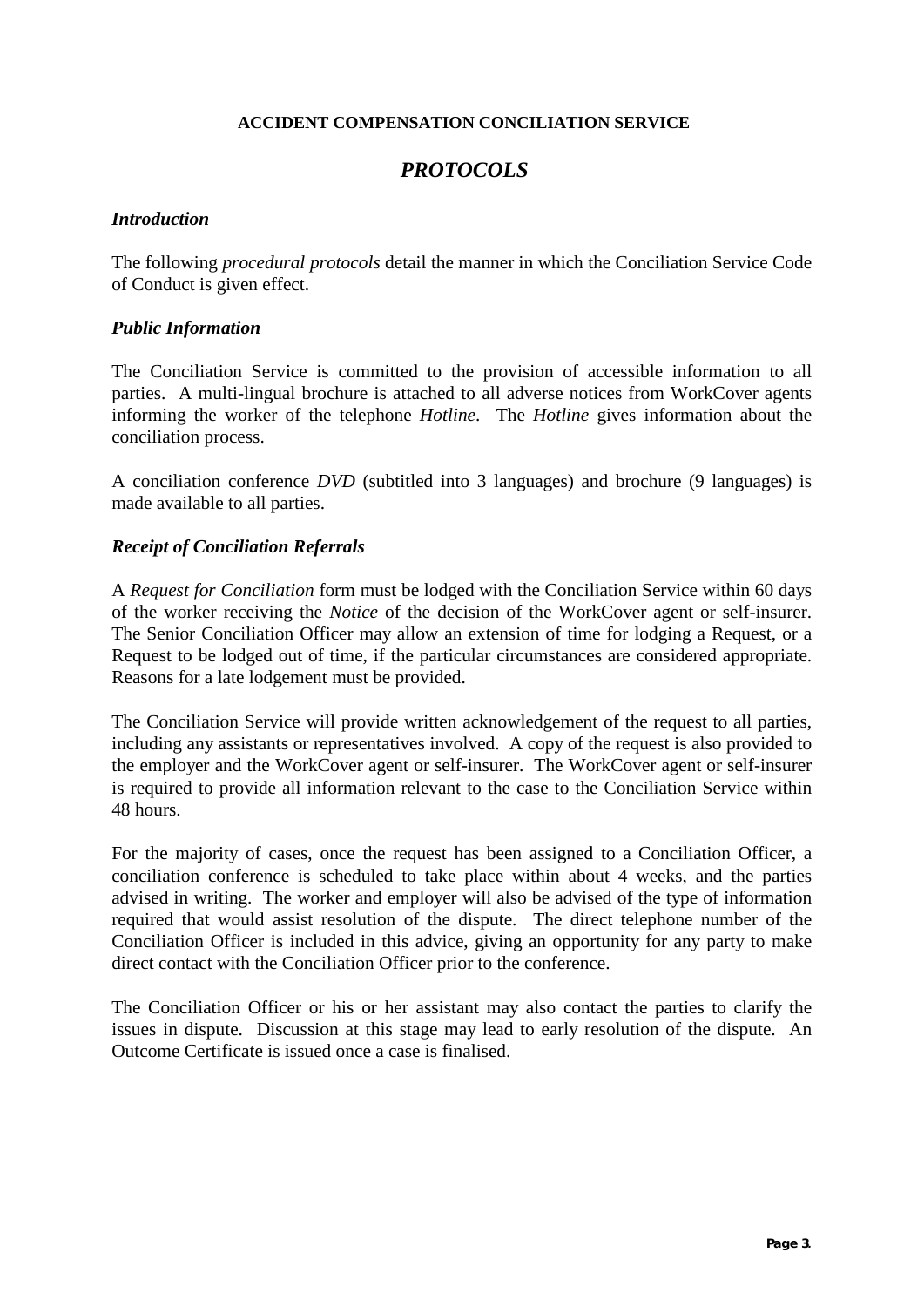# *Functions of a Conciliation Officer*

# A Conciliation Officer:

- 1. Informs the parties of the nature and purpose of the Conciliation process and the roles of the Conciliation Officer.
- 2. Encourages parties to take responsibility for the resolution of the dispute themselves.
- 3. May request appropriate information pursuant to section 56(5A) of the Act.
- 4. Informs the parties of their obligation to have all relevant information available and of the Conciliation Officer's discretion to exchange information.
- 5. Chooses the most beneficial forum for discussions (eg telephone, separate meeting rooms, on-site, tele-conferencing, country/city meeting).
- 6. In on-site conferences, ensures that all relevant parties agree to a conference at the workplace and the process to be followed.
- 7. Ensures that professional interpreter services are available where required.
- 8. Advises that representation by a legal practitioner at a conference is only possible with the agreement of the Conciliation Officer and each party.
- 9. Advises parties of their right to seek advice during the Conciliation process if necessary.
- 10. Advises workers and employers of their right to have an assistant and explains their role.
- 11. Makes all medical and circumstantial information available to parties, exercising discretion as to whether the information would aggravate a dispute or involve a breach of confidence.
- 12. Promotes discussion from the parties about their interests and concerns, rather than focussing on positions.
- 13. Ensures that all parties are able to discuss and negotiate in a fair and orderly manner.
- 14. Endeavours to ensure that any agreement reached is fair, equitable, lawful, and has the capacity to endure over time.
- 15. Terminates or adjourns the process when appropriate.

## *Representatives and assistants*

If a worker has a representative or assistant, the Conciliation Officer may require written advice of their involvement prior to distributing personal or confidential information to them.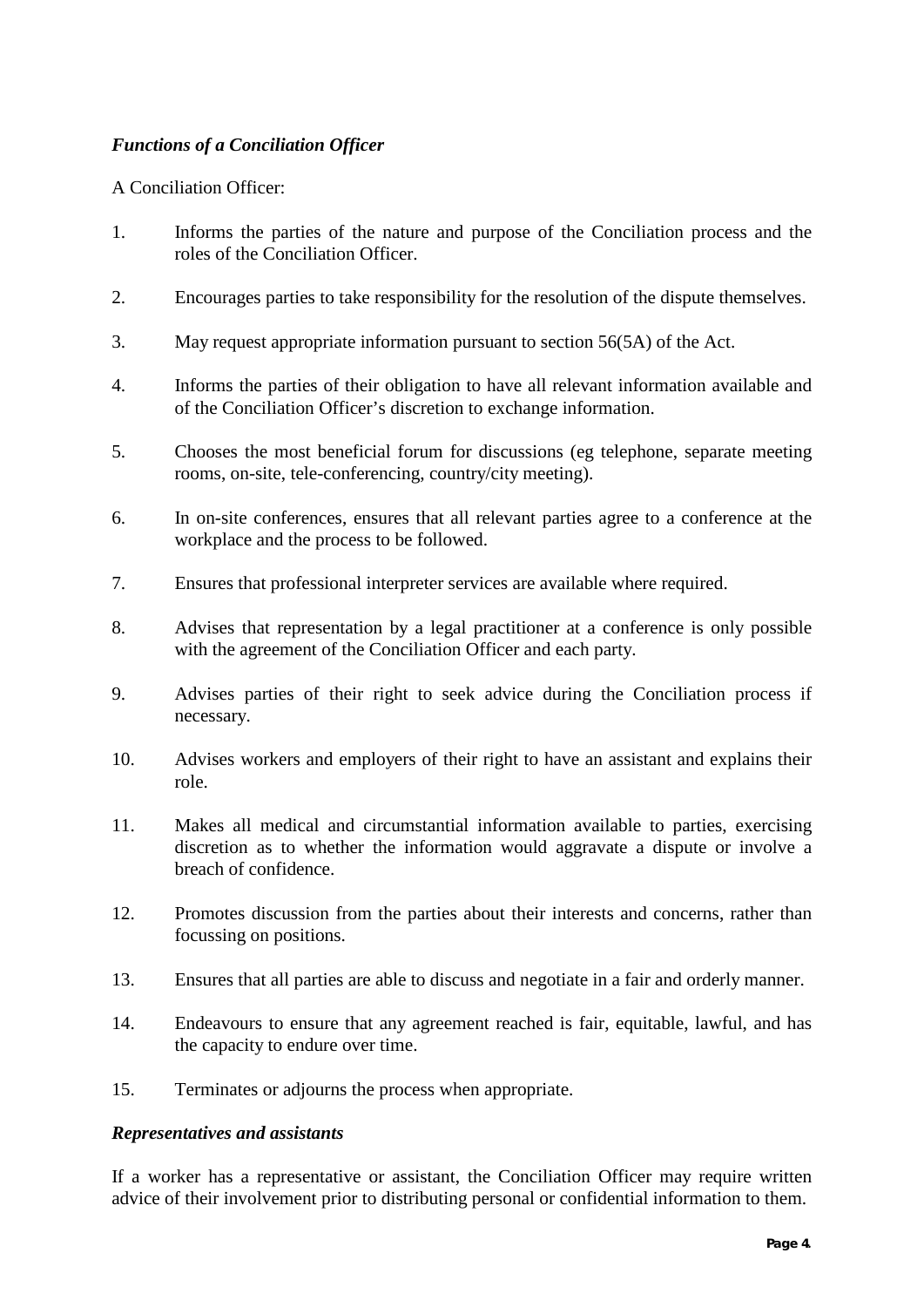# *The Conciliation Conference*

The principal role of the Conciliation Officer at Conference is to

• facilitate a flexible process of discussion in which the parties in dispute are helped to find a mutually acceptable agreement.

If a mutually acceptable agreement is not possible, the Conciliation Officer may -

- refer medical questions to the Medical Panel,
- make Recommendations to the parties,
- in the case of disputes over weekly payment and medical and like services,
	- o consider whether or not there is an "arguable case" and hence whether or not there is a "genuine dispute",
	- o where there is no arguable case or genuine dispute, the Conciliation Officer may give Directions for the commencement or reinstatement of payments or medical and like services for a period of time.

# *At the conference the Conciliation Officer:*

- 1. Ensures the parties involved in a conference understand what is expected of them, the functions of the Conciliation Officer and the way in which the conference is to be conducted.
- 2. Decides how the conference will be conducted, including whether joint or separate meetings of the parties are held.
- 3. Will manage who is in the conference room to ensure fair discussion. So far as is possible and practicable the Conciliation Officer will try to ensure that there is a balance of people in the conference room on behalf of the worker, employer and the Victorian WorkCover Authority agent of self-insurer.
- 4. Informs the parties that anything done or said, or any document prepared for the conference, is not generally admissible in any court or tribunal.
- 5. Advises the parties of their right to consult with their assistant, or to obtain legal advice at any time on any issue arising from the conference, including terms of agreement.
- 6. In matters relating to return to work issues, involves (where appropriate and practicable) practitioners in rehabilitation, occupational medicine or para-medicals.
- 7. Where agreement is reached, ensures all parties clearly understand the details of the agreement.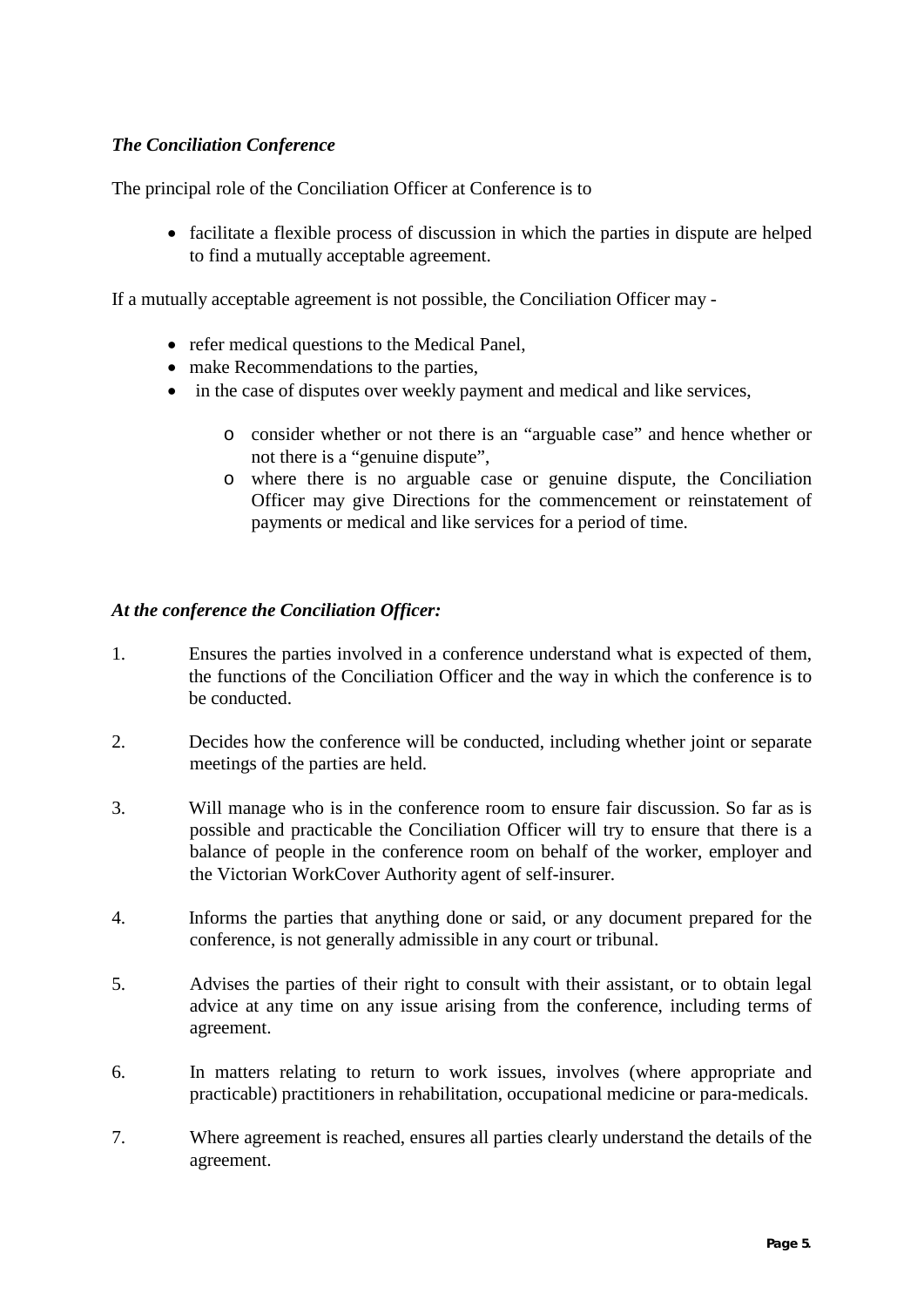8. Where agreement is not reached, explains to the parties that the matter may be taken to the appropriate court.

# *Medical Questions and the Medical Panel*

The Conciliation Officer may-

- 1. Adjourn or reschedule the Conference while further medical reports are sought.
- 2. Refer the dispute to the Medical Panel for a conclusive medical opinion in this way:
	- o The Conciliation Officer prepares a referral for the Panel and sends a draft copy to all parties for their comment where appropriate.
	- o Sends the final referral to the Panel and the parties.
	- o Sends the opinion from the Panel to all parties

## *Recommendations*

The Conciliation Officer -

- 1. May make a Recommendation, which is a suggestion for a fair way of reaching agreement, normally when he or she expects the parties to accept it.
- 2. Informs all parties that the Recommendation requires their approval to become an agreement.
- 3. Where specifically requested to make a Recommendation in terms which would resolve the dispute, will do so unless there are good reasons for further discussions.
- 4. Explains that any payment made in accordance with a Recommendation does not involve any admission of liability by the Employer, WorkCover agent or self-insurer.

## *Genuine Dispute/Arguable Case*

The Conciliation Officer -

- 1. Closes the consensual stage of Conciliation if the parties have been unable to reach agreement and marks the point of moving into another role.
- 2. Considers whether the WorkCover agent, employer or self-insurer has an arguable case for the decision they have made in relation to the claim.
- 3. If there is an arguable case, concludes the process by declaring that a "genuine dispute" exists and informs the parties that application may be made to court to determine the matter.
- 4. If there is not an arguable case, declares there is no genuine dispute, and
	- o May direct the employer, WorkCover agent or self-insurer to make or to continue to make weekly payments; pay medical and like expenses for the term of the direction; or pay medical and like expenses up to \$5,000